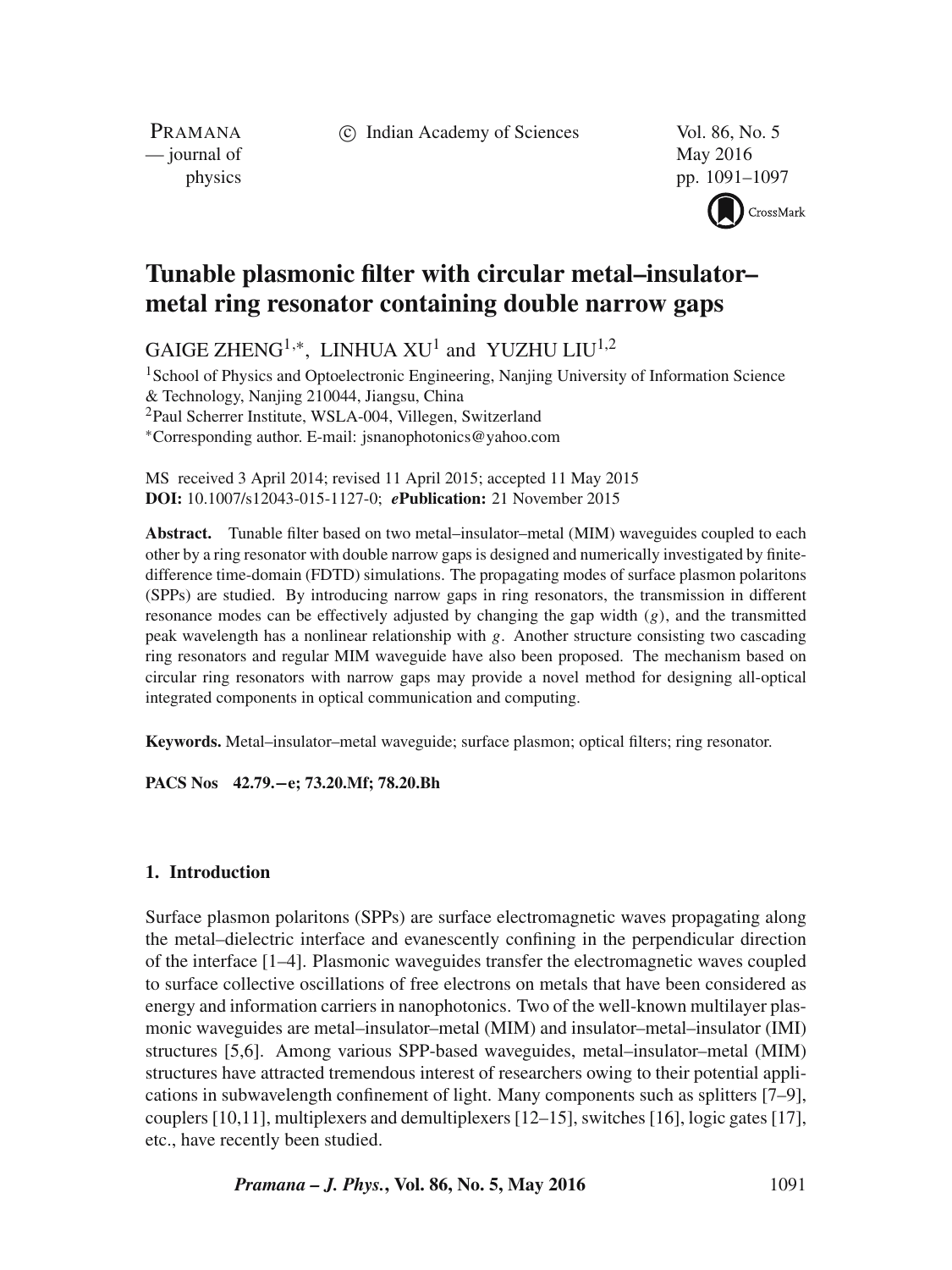Optical filters, as one of the building blocks of integrated optical circuits, have attracted considerable attention. Different types of plasmonic filters such as tooth-shaped subwavelength and add-drop topologies are introduced and analysed by numerical methods [18,19]. In addition, ring resonator filters generate opposite phase standing waves using optical cavities, to be used as a suppressor of some targeted wavelengths in the transmission spectrum [20–22]. Coupled mode theory (CMT) and numerical methods are used for the analysis of such structures. Recently, Huwang showed that a narrow gap created in the middle of the upper half of a regular MIM ring causes plasmonic fields to experience multiple reflections at the discontinuity introduced by the gap, resulting in the formation of plasmonic stop bands [23]. The central frequency and the range of stop bands are shown to be controllable by varying the width of the narrow gap.

In this paper, we do a further research on the relation between the transmitted modes and the narrow gaps of the ring resonator. A compact nanoscale all-optical plasmonic filter based on a coupled nanoring structure with double narrow gaps is proposed. We focus on the tunable filtering characteristics of this structure, and the transmission responses are studied by the FDTD method. It is found that the resonant wavelengths can be easily manipulated not only by adjusting the radius of the ring resonator but also by changing the gap distances. Our structure can decrease plasmonic filter dimensions and so may have important applications in plasmonic integrated circuits.

# **2. Structures and model**

Figure 1 shows the schematic diagram of the plasmonic filter, which is composed of inputting and outgoing MIM waveguides as well as a ring resonator with double narrow gaps in the middle of the structure. The dielectric in the metal slit is air with



**Figure 1.** Schematic diagram of the MIM plasmonic filter with a circular ring resonator. w,  $R_{\text{core}}$  and  $R_{\text{out}}$  are the width of the MIM waveguide, the radius of the core and the outer radius of the ring resonator, respectively.  $\Delta$  is the coupling length between the waveguide and the resonator, a is the width of the narrow gan between the waveguide and the resonator,  $g$  is the width of the narrow gap.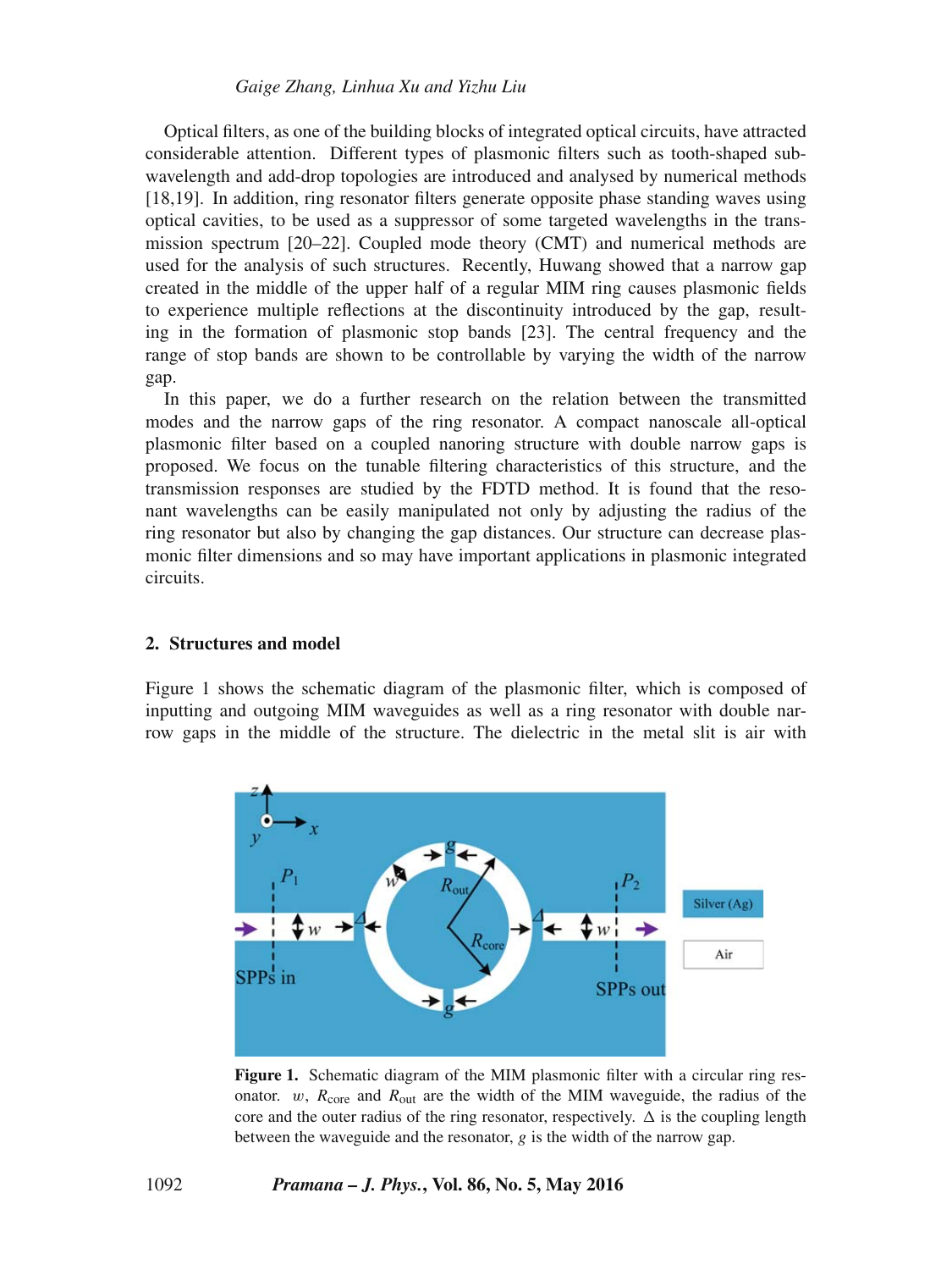#### *Tunable plasmonic filter with circular MIM ring resonator*

| Parameters                  | Values                  |
|-----------------------------|-------------------------|
| $\varepsilon_{\infty}$      | 3.7187                  |
| $\omega_{\rm p}$ (rad/s)    | $1.396 \times 10^{16}$  |
| $\omega_0$ (rad/s)          | $6.496 \times 10^{15}$  |
| $\tau_0$ (s <sup>-1</sup> ) | $3.29 \times 10^{-14}$  |
| $\tau_b$ (s <sup>-1</sup> ) | $1.697 \times 10^{-16}$ |
| $f_1$                       | 0.4242                  |

**Table 1.** Values of Lorentz–Drude parameters for Ag [24].

refractive index  $n = 1$ . The frequency-dependent dielectric constant of silver is expressed by Lorentz–Drude model [24]:

$$
\varepsilon(\omega) = \varepsilon_{\infty} - \frac{\omega_{\rm p}^2}{\omega^2 + i\omega/\tau_0} - \frac{f_1\omega_{\rm p}^2}{\omega^2 - \omega_0^2 + i\omega/\tau_{\rm b}},\tag{1}
$$

where  $\omega_p$  is the plasmon frequency of the metal,  $\tau_0$  is the relaxation time,  $\omega$  is the frequency of interest, i denotes the complex number ( $i = \sqrt{-1}$ ), and  $\varepsilon_{\infty}$  is the contribution from interband transitions at infinite frequency (that is, the static contribution). The new Lorentz term includes the Lorentz oscillator damping time  $\tau_{\rm b}$ , the Lorentz resonance width  $\omega_0$  and a weighting factor  $f_1$ . The values of different parameters for silver are given in table 1.

FDTD method is used to study transmission properties of this structure, with the perfectly matched layer (PML) absorbing boundary conditions in  $x$  and  $z$  directions of the simulation domain. The incident light for excitation of the SPP mode is TM-polarized (the magnetic field is parallel to y-axis). In the following numerical simulations and analysis, the grid sizes in the x and z directions are chosen to be  $\Delta x = \Delta z = 2$ <br>nm and  $\Delta t = \Delta x/2c$  which are sufficient enough for numerical convergence. Two  $x = \Delta$ nm and  $\Delta t = \Delta x/2c$  which are sufficient enough for numerical convergence. Two<br>power monitors are set at points P, and P, to detect the input power 4. (without the  $t = \Delta$ power monitors are set at points  $P_1$  and  $P_2$  to detect the input power  $A_1$  (without the circular ring resonator) circular ring resonator) and the transmitted power  $A_2$  (with the circular ring resonator). Hence the power transmittance is  $T = A_2/A_1$  [25]. The auxiliary differential equation (ADE) method is used to model dispersive materials in FDTD which utilizes time-domain auxiliary differential equations linking polarization and the electric flux density.

#### **3. Simulation results and discussions**

First of all, we plot the transmission spectrum and the field distributions of the propagation of SPPs in regular MIM ring resonator in figure 2a. The parameters of the structure are set to be  $\Delta = 10$  nm,  $w = 50$  nm,  $R_{\text{out}} = 200$  nm and  $R_{\text{core}} = 150$  nm. This is a typical<br>plasmonic band-pass filter consisting of two MIM waveguides coupled together by a cirplasmonic band-pass filter consisting of two MIM waveguides coupled together by a circular ring resonator. Figures 2b, 2c and 2d depict the contour profiles of the field  $|H_y|^2$  for<br>three different wavelengths. Wang *et al* [18] studied the influences of radius of the ring three different wavelengths. Wang *et al* [18] studied the influences of radius of the ring and coupling gaps on the wavelengths of the transmission peaks. In this investigation, in order to have fundamental mode,  $w$  is considered to be 50 nm to achieve a definitive subwavelength structure.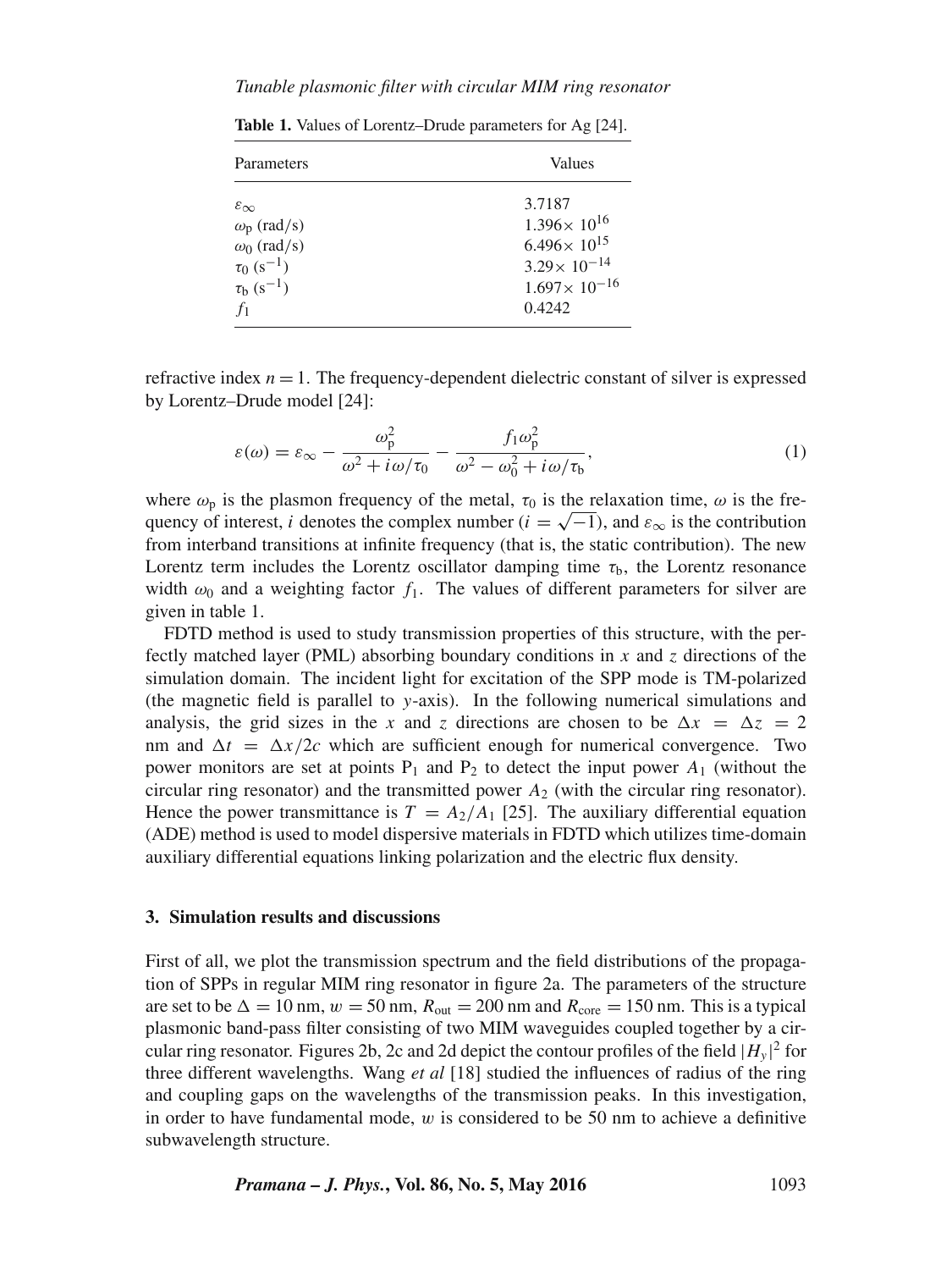

**Figure 2.** (**a**) The transmission spectrum of the regular ring resonator. The contour profiles of the field  $|H_y|^2$  of the nanoscale resonator at different wavelengths: (**b**)  $\lambda = 0.867 \mu m$  (**c**)  $\lambda = 1.606 \mu m$  and (**d**)  $\lambda = 0.502 \mu m$ 0.867  $\mu$ m, (**c**)  $\lambda = 1.606 \mu$ m and (**d**)  $\lambda = 0.502 \mu$ m.

We introduce double gaps with the width  $g = 20$  nm in the middle of the circular MIM ring which is connected to the input and output feed lines (see figure 1) with coupling length  $\Delta$ . When a narrow gap g is introduced into the MIM ring resonator, it must be noted that the wavelengths of the transmission peaks do not satisfy the simmust be noted that the wavelengths of the transmission peaks do not satisfy the simple relation  $\lambda_m = 2(2\pi r - g)/m$ , where m is the mode number in the ring. It can be understood that the transmittance dips found in the FDTD results are caused by multiple reflections at the edges of the gap. The incident SPPs at the dip frequencies from the input waveguide are divided into the upper and the lower part of the ring and experience multiple reflections with destructive interference occurring at the output port. Figure 3a shows the transmission spectrum and figures 3b–3d depict the contour profiles of fields  $|H_y|^2$  with different wavelengths. When standing waves form in the ring at resonance most part of the SPPs can propagate through the ring and transmit from the resonance, most part of the SPPs can propagate through the ring and transmit from the waveguide.

Figure 4 shows the transmission spectra of the SPPs for the ring with different gap widths. It is quite obvious that only the waves that satisfy the resonance conditions can be constructed as standing waves in the ring resonator, and then coupled into the corresponding drop waveguide. As can be seen from figure 4, the number of transmission peaks decreased as g increased. We also consider the relationship between the gap width of the resonator and the transmitted peak wavelength; we find that the transmitted peak wavelength has a nonlinear relationship with g. Different modes can be separated from each other, but intervals between them are not large enough. These results will provide theoretical basis for designing band-pass filters at the given wavelength. When  $g$  is larger than 40 nm, single wavelength filtering effect can be achieved. As the loss of the metal is inevitable, the transmittance cannot reach 1.0.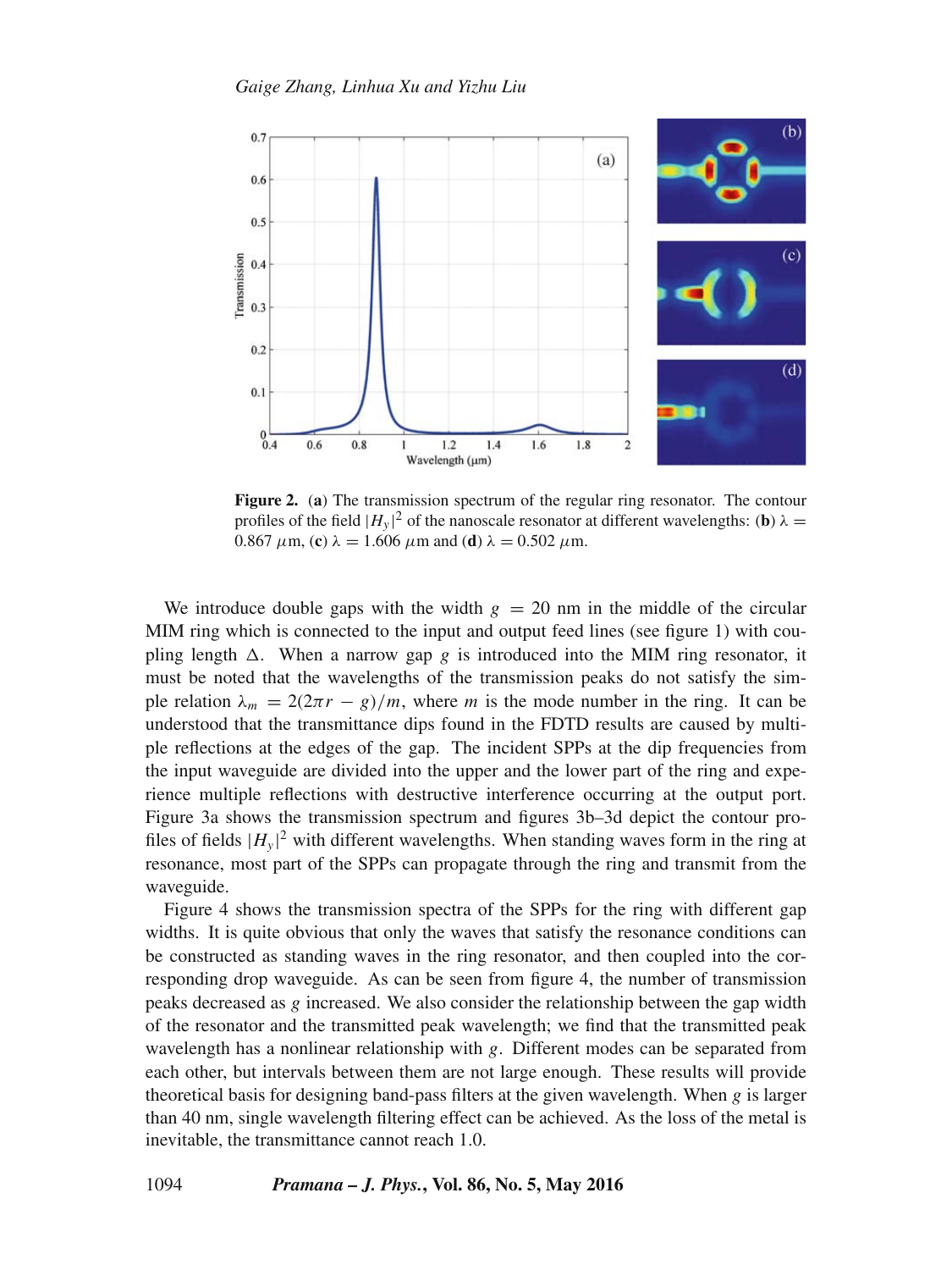

**Figure 3.** (**a**) The transmission spectrum of the MIM ring resonator with dual narrow gaps. The contour profiles of the field  $|H_y|^2$  of the nanoscale resonator at different<br>wavelengths: (b)  $\lambda = 0.898 \mu m$ , (c)  $\lambda = 1.095 \mu m$  and (d)  $\lambda = 0.502 \mu m$ wavelengths: (**b**)  $\lambda = 0.898 \mu \text{m}$ , (**c**)  $\lambda = 1.095 \mu \text{m}$  and (**d**)  $\lambda = 0.502 \mu \text{m}$ .

Multiple ring resonators are widely used in optical filtering. Here we used two cascading ring resonators to investigate the design consideration about the optical filter. The proposed structure is depicted in figure 5. Two circular ring resonators with narrow gaps



**Figure 4.** The transmission spectrum of the MIM ring resonators containing double narrow gaps with different widths.

*Pramana – J. Phys.*, Vol. 86, No. 5, May 2016 1095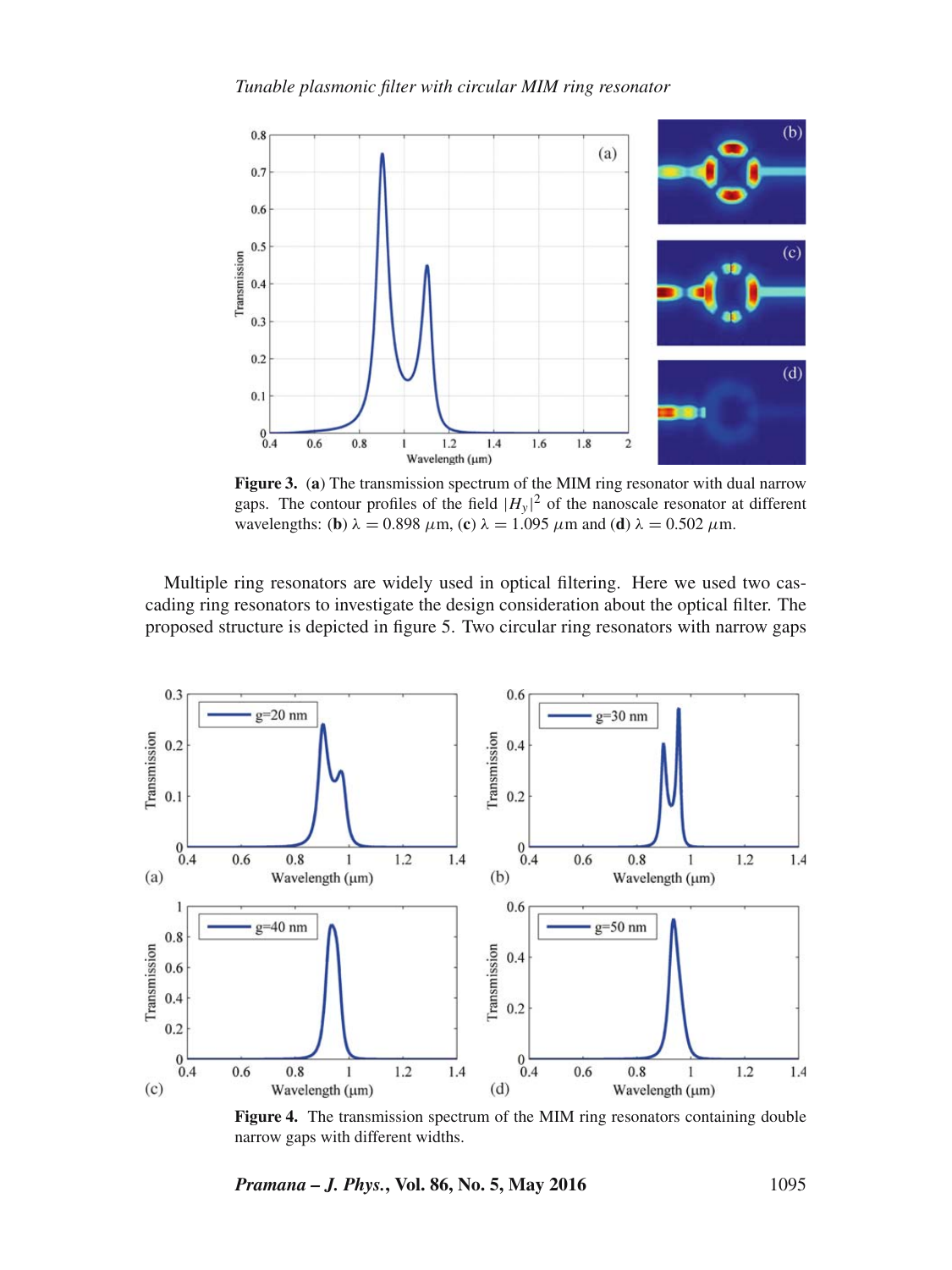

**Figure 5.** Schematic of a plasmonic MIM filter using two circular ring resonators with narrow gaps.



Figure 6. The transmission spectrum of the plasmonic filter containing two ring resonators with narrow gaps.

could be configured with two bus waveguides. The transmission spectra of the SPPs for the ring with different parameters are shown in figure 6. Based on the theoretical analysis above, the operating wavelength of the proposed structure can be effectively modulated by altering the effective index of SPPs in the cavity, which is determined by  $g$ .

# **4. Conclusions**

In this paper, we have numerically investigated one type of compact plasmonic filter based on coupled ring resonator structures with narrow gaps. The structure is made up of MIM waveguide coupled laterally to a circular ring resonator, which has been designed to modify

1096 *Pramana – J. Phys.***, Vol. 86, No. 5, May 2016**